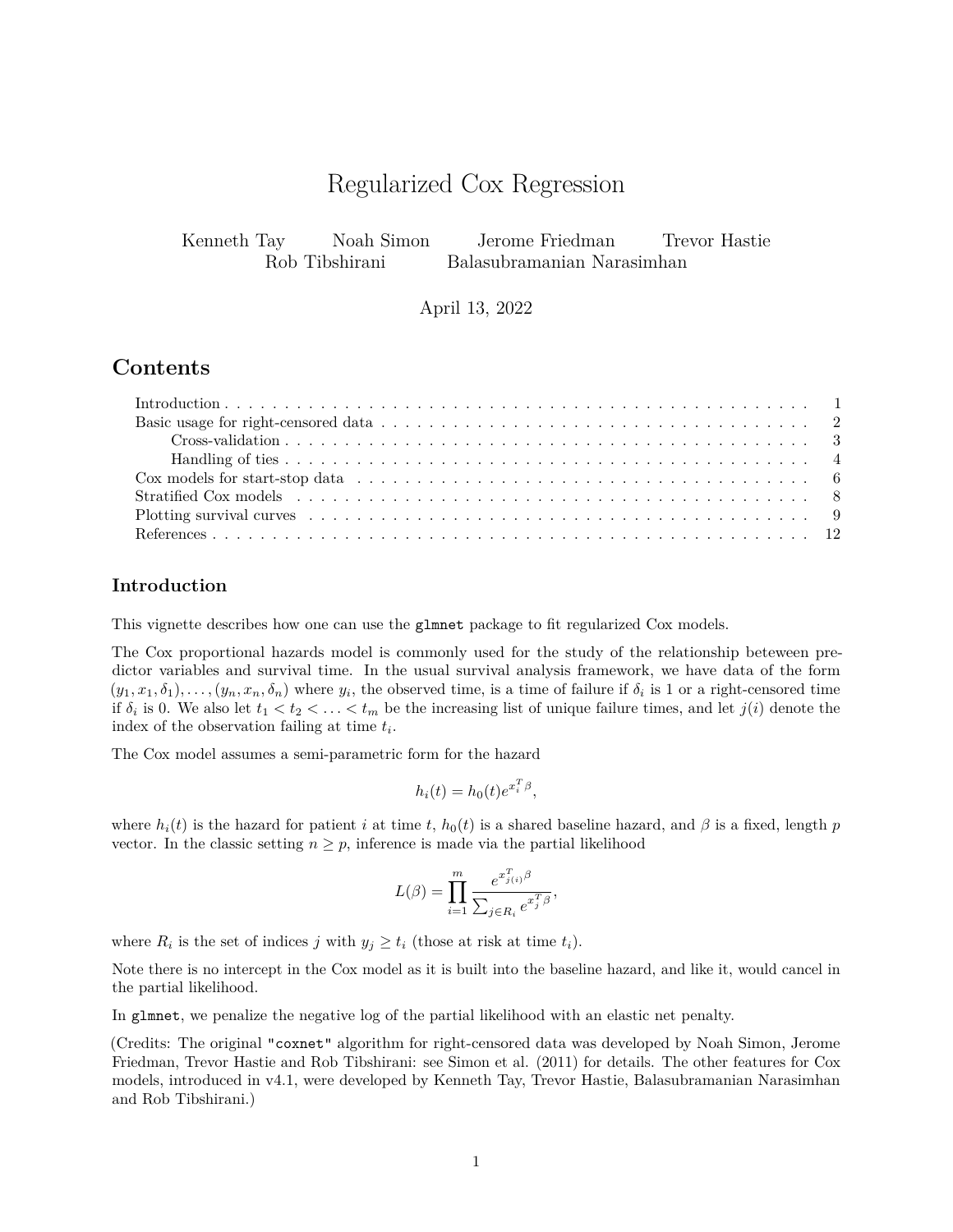#### <span id="page-1-0"></span>**Basic usage for right-censored data**

We use a pre-generated set of sample data and response.  $x$  must be an  $n \times p$  matrix of covariate values — each row corresponds to a patient and each column a covariate.  $y$  is an  $n \times 2$  matrix, with a column "time" of failure/censoring times, and "status" a 0/1 indicator, with 1 meaning the time is a failure time, and 0 a censoring time. The Surv function in the survival package creates such a response matrix, and it is recommended that the user uses the output of a call to Surv for the response to glmnet. (For backward compatibility, glmnet can accept a two-column matrix with column names "time" and "status" for right-censored data.)

**library**(glmnet)

## Loading required package: Matrix

```
## Loaded glmnet 4.1-4
```
**library**(survival) **data**(CoxExample) x <- CoxExample**\$**x y <- CoxExample**\$**y y[1**:**5, ]

```
## time status
## [1,] 1.76877757 1
## [2,] 0.54528404 1
## [3,] 0.04485918 0
## [4,] 0.85032298 0
## [5,] 0.61488426 1
```
We apply the glmnet function to compute the solution path under default settings:

fit  $\leq$  glmnet(x, y, family = " $\cos$ ")

All the standard options such as alpha, weights, nlambda and standardize package, and their usage is similar as in the Gaussian case. (See the vignette ["An Introduction to](https://glmnet.stanford.edu/articles/glmnet.html) glmnet" for details, or refer to the help file help(glmnet).)

We can plot the coefficients with the plot method:

**plot**(fit)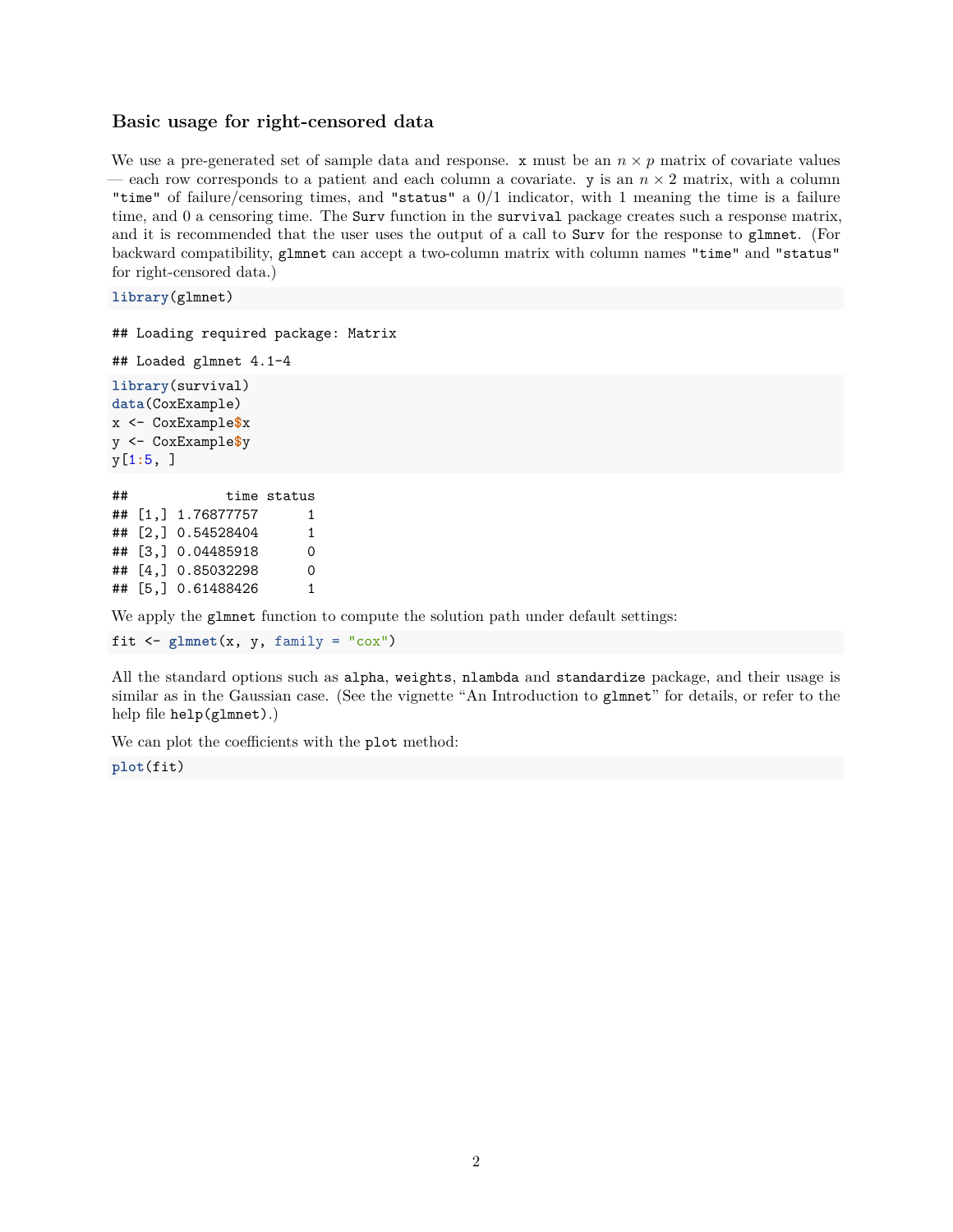

As before, we can extract the coefficients at certain values of  $\lambda$ :

```
coef(fit, s = 0.05)
```

```
## 30 x 1 sparse Matrix of class "dgCMatrix"
\# \# \qquad \qquad \qquad \qquad \qquad \qquad \qquad \qquad \qquad \qquad \qquad \qquad \qquad \qquad \qquad \qquad \qquad \qquad \qquad \qquad \qquad \qquad \qquad \qquad \qquad \qquad \qquad \qquad \qquad \qquad \qquad \qquad \qquad \qquad \qquad ## V1 0.37693638
## V2 -0.09547797
## V3 -0.13595972
## V4 0.09814146
## V5 -0.11437545
## V6 -0.38898545
## V7 0.24291400
## V8 0.03647596
....
```
Since the Cox Model is not commonly used for prediction, we do not give an illustrative example on prediction. If needed, users can refer to the help file by typing help(predict.glmnet).

### <span id="page-2-0"></span>**Cross-validation**

The function cv.glmnet can be used to compute *K*-fold cross-validation (CV) for the Cox model. The usage is similar to that for other families except for two main differences.

First, type.measure only supports "deviance" (also default) which gives the partial-likelihood, and "C", which gives the Harrell *C index*. This is like the area under the curve (AUC) measure of concordance for survival data, but only considers comparable pairs. Pure concordance would record the fraction of pairs for which the order of the death times agree with the order of the predicted risk. However, with survival data, if an observation is right censored at a time *before* another observation's death time, they are not comparable.

The code below illustrates how one can perform cross-validation using the Harell C index. Note that unlike most error measures, a higher C index means better prediction performance.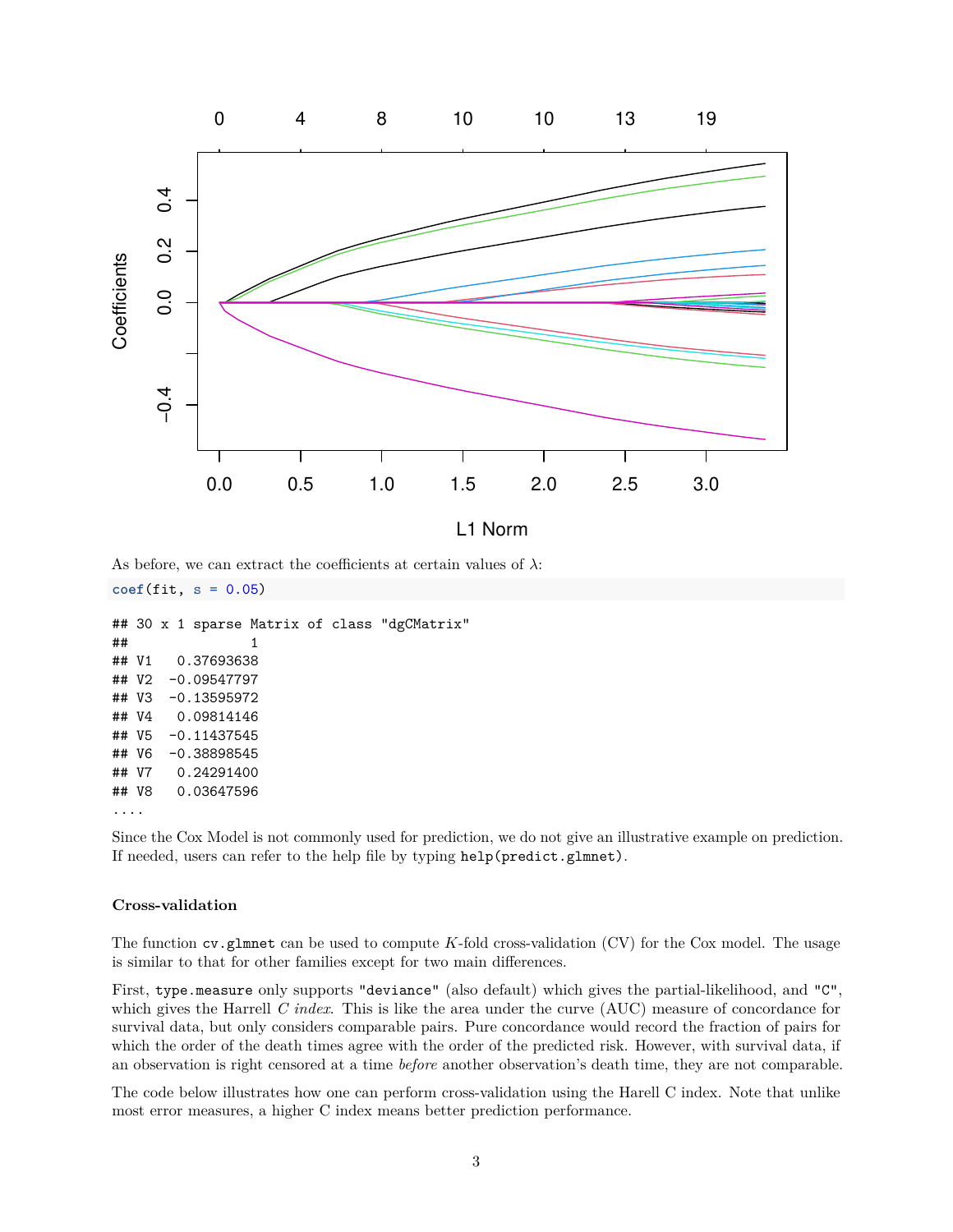```
set.seed(1)
cvfit <- cv.glmnet(x, y, family = "cox", type.measure = "C")
```
Once fit, we can view the optimal  $\lambda$  value and a cross validated error plot to help evaluate our model. **plot**(cvfit)



As with other families, the left vertical line in our plot shows us where the CV-error curve hits its minimum. The right vertical line shows us the most regularized model with CV-error within 1 standard deviation of the minimum. We also extract such optimal *λ*'s:

cvfit**\$**lambda.min

## [1] 0.03057865

cvfit**\$**lambda.1se

## [1] 0.05864711

Second, the option grouped = TRUE (default) obtains the CV partial likelihood for the Kth fold by subtraction, i.e. by subtracting the log partial likelihood evaluated on the full dataset from that evaluated on the  $(K-1)/K$ dataset. This makes more efficient use of risk sets. With grouped = FALSE the log partial likelihood is computed only on the *K*th fold, which is only reasonable if each fold has a large number of observations.

#### <span id="page-3-0"></span>**Handling of ties**

glmnet handles ties in survival time with the Breslow approximation. This is different from survival package's coxph function, whose default tie-handling method is the Efron approximation.

```
# create x matrix
set.seed(1)
nobs <- 100; nvars <- 15
x <- matrix(rnorm(nobs * nvars), nrow = nobs)
```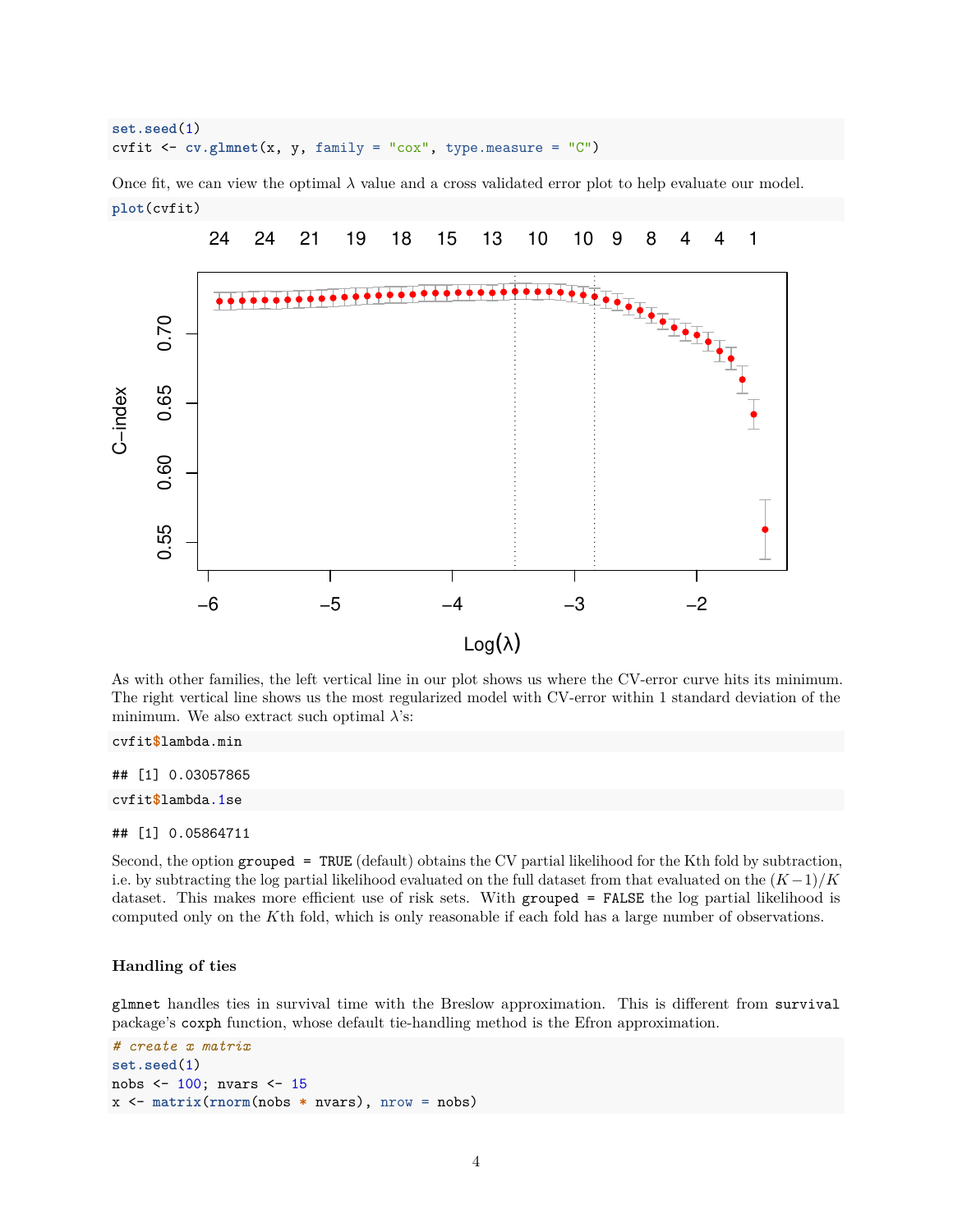```
# create response
ty <- rep(rexp(nobs / 5), each = 5)
tcens \le \rightarrow \quad \rightarrow \cdots \rightarrow \cdots \rightarrow \cdots \cdots \cdots \cdots \cdots \cdots \cdots \cdots \cdots \cdots \cdots \cdots \cdots \cdots \cdots \cdots \cdots \cdots \cdots \cdots \cdots \cdots \cdots \cdots \cdots \cdots \cdots \cdots \cdotsy <- Surv(ty, tcens)
# coefficients from these two models will not line up because
# of different tie handling methods
glmnet_fit <- glmnet(x, y, family = "cox", lambda = 0)
coxph_fit <- coxph(y ~ x)
plot(coef(glmnet_fit), coef(coxph_fit))
abline(0, 1)
```


# coef(glmnet\_fit)

glmnet is not able to perform the Efron approximation at the moment. survival's coxph can perform the Breslow approximation by specifying ties = "breslow":

```
# coefficients from these two models will line up
glmnet_fit <- glmnet(x, y, family = "cox", lambda = 0)
coxph_fit <- coxph(y ~ x, ties = "breslow")
plot(coef(glmnet_fit), coef(coxph_fit))
abline(0, 1)
```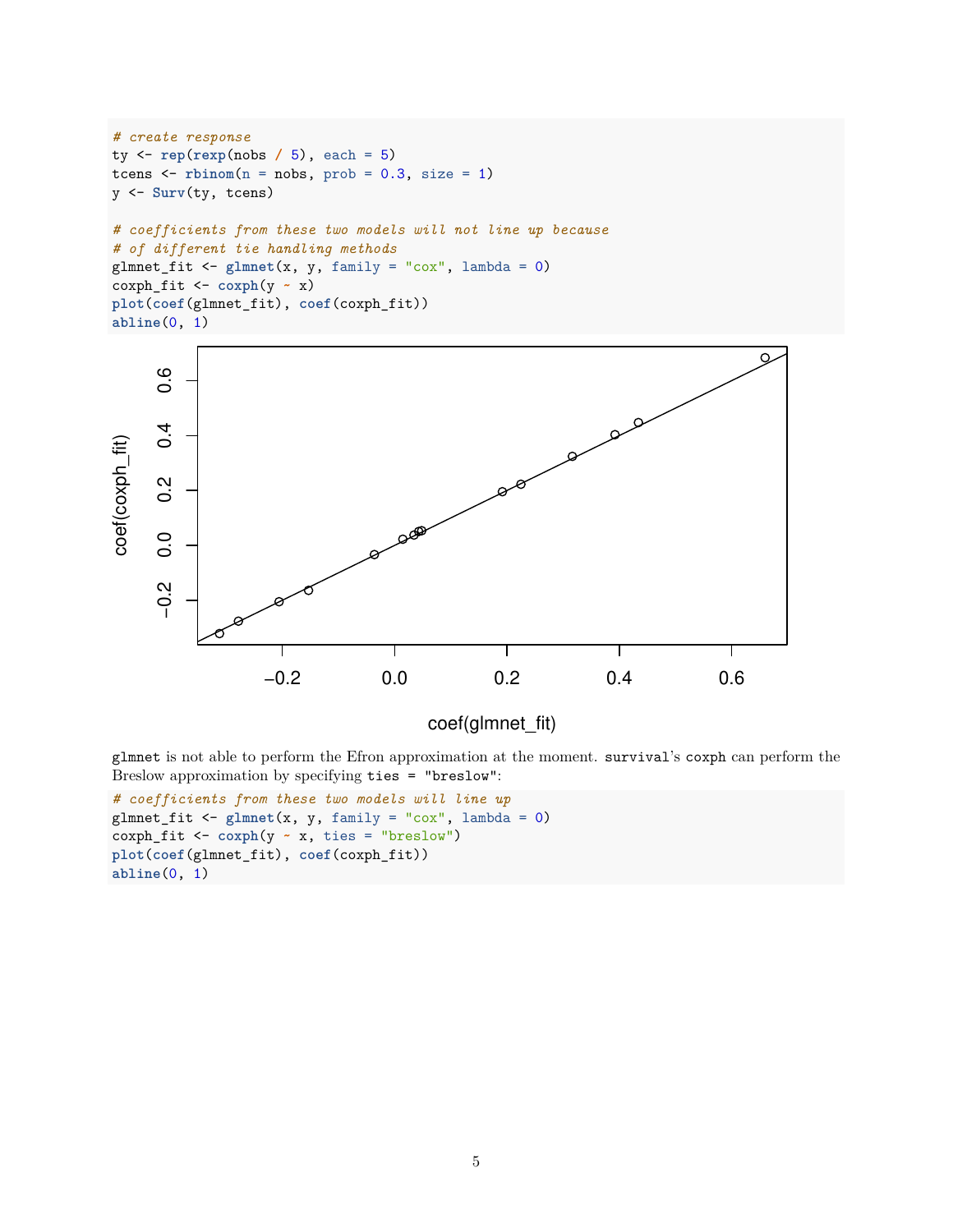

### <span id="page-5-0"></span>**Cox models for start-stop data**

Since version 4.1 glmnet can fit models where the response is a (start, stop] time interval. As explained in Therneau and Grambsch [\(2000\)](#page-11-2), the ability to work with start-stop responses opens the door to fitting regularized Cox models with

- time-dependent covariates,
- time-dependent strata,
- left truncation,
- multiple time scales,
- multiple events per subject,
- independent increment, marginal, and conditional models for correlated data, and
- various forms of case-cohort models.

The code below shows how to create a response of this type (using survival package's Surv function) and how to fit such a model with glmnet.

```
# create x matrix
set.seed(2)
nobs <- 100; nvars <- 15
xvec <- rnorm(nobs * nvars)
xvec[sample.int(nobs * nvars, size = 0.4 * nobs * nvars)] <- 0
x <- matrix(xvec, nrow = nobs) # non-sparse x
x_sparse <- Matrix::Matrix(xvec, nrow = nobs, sparse = TRUE) # sparse x
# create start-stop data response
beta <- rnorm(5)
fx <- x_sparse[, 1:5] %*% beta / 3
ty <- rexp(nobs, drop(exp(fx)))
tcens \leq rbinom(n = nobs, prob = 0.3, size = 1)starty <- runif(nobs)
yss <- Surv(starty, starty + ty, tcens)
```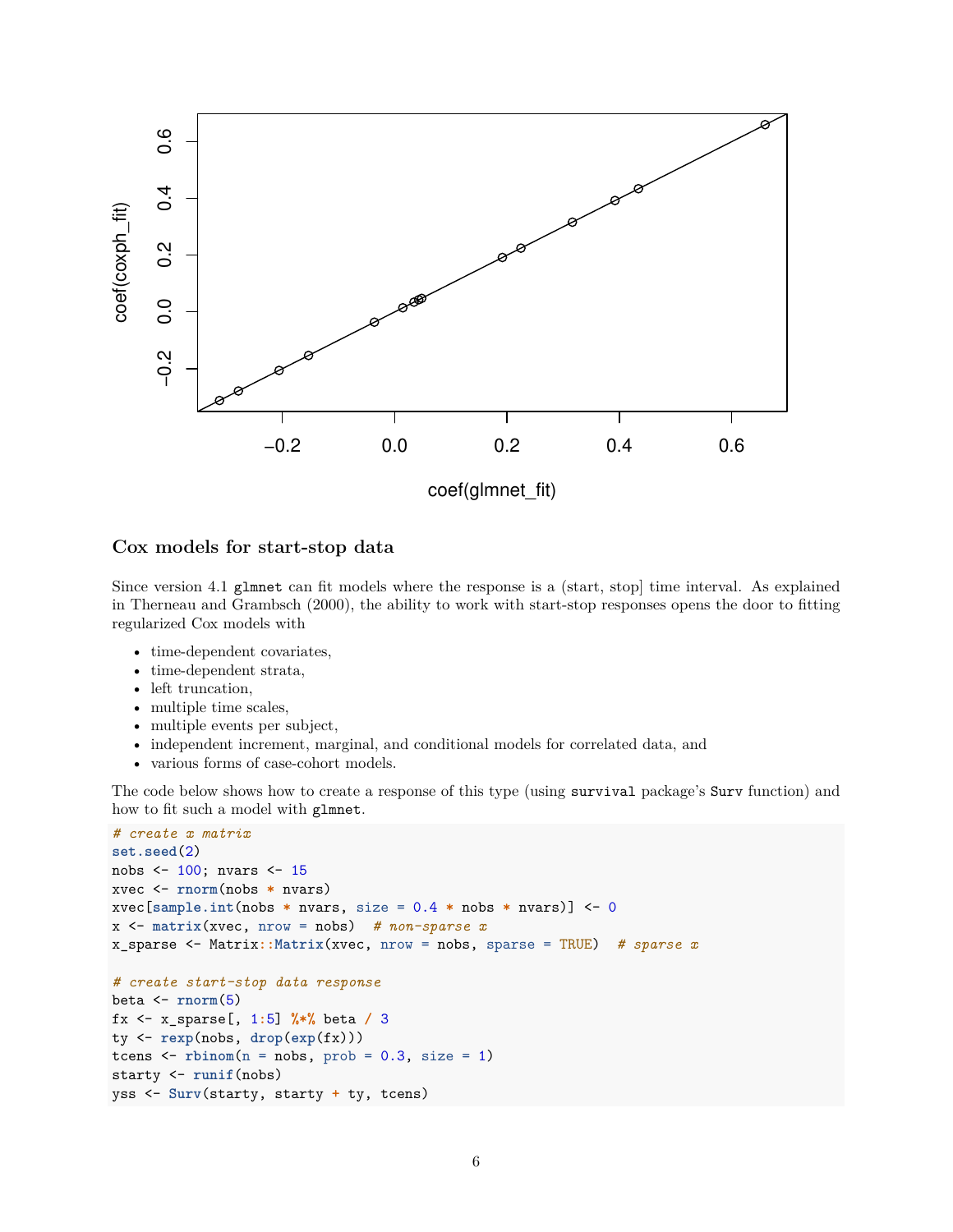```
# fit regularized Cox model with start-stop data
fit \leq glmnet(x, yss, family = "\cos")
```
(Note that the call above would have worked as well if x was replaced by x\_sparse.) cv.glmnet works with start-stop data too:

```
cv.fit <- cv.glmnet(x, yss, family = "cox", nfolds = 5)
plot(cv.fit)
```


As a sanity check, the code below shows that fitting start-stop responses using glmnet with lambda = 0 matches up with coxph's result:

```
glmnet_fit <- glmnet(x, yss, family = "cox", lambda = 0)
coxph_fit <- coxph(yss ~ x)
plot(coef(glmnet_fit), coef(coxph_fit))
abline(0, 1)
```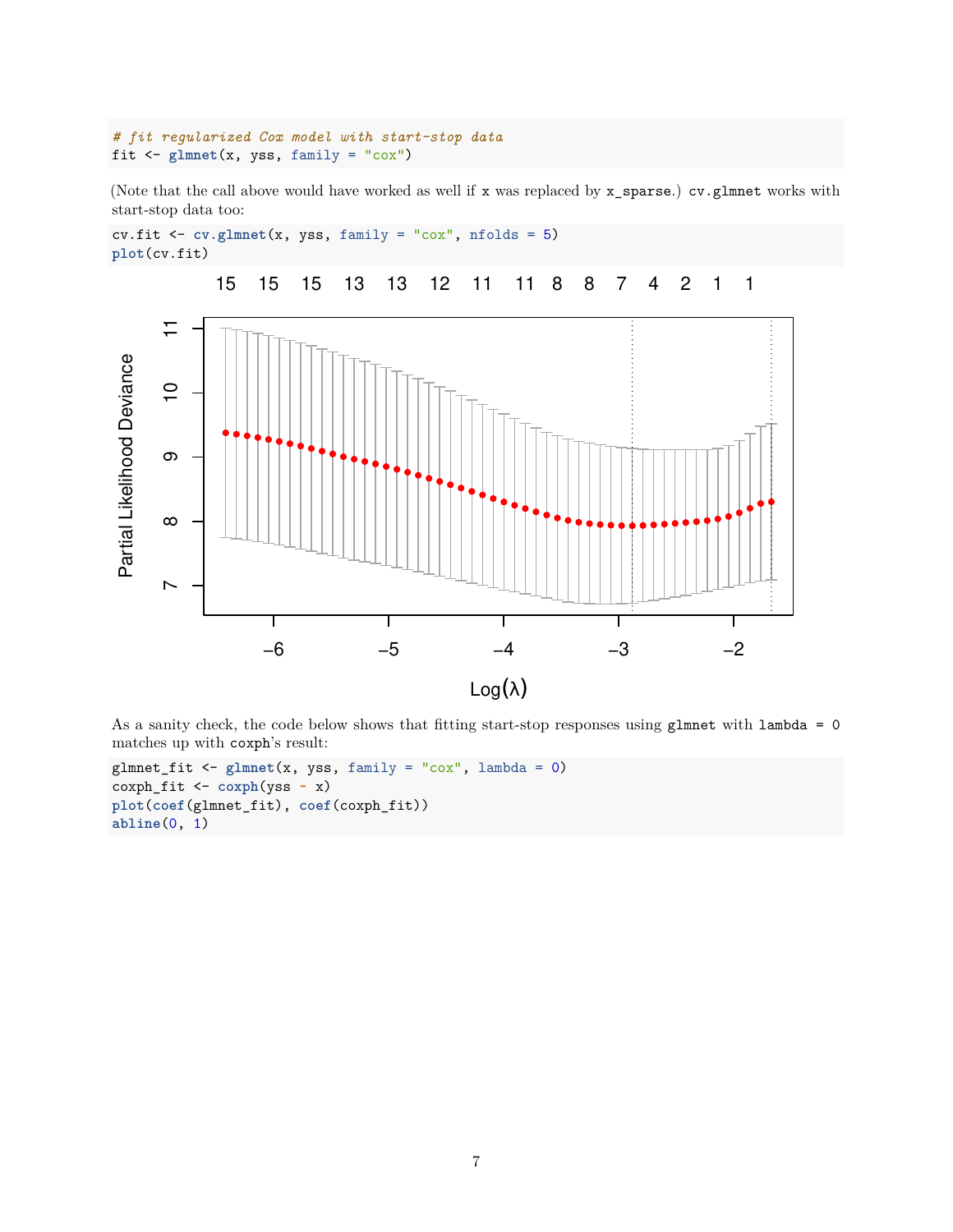

## <span id="page-7-0"></span>**Stratified Cox models**

One extension of the Cox regression model is to allow for strata that divide the observations into disjoint groups. Each group has its own baseline hazard function, but the groups share the same coefficient vector for the covariates provided by the design matrix x.

glmnet can fit stratified Cox models with the elastic net penalty. With coxph one can specify strata in the model formula. Since glmnet does not use a model formula, we achieve this by adding a strata attribute to the Surv response object. We achieve this via the function stratifySurv:

```
strata \leq rep(1:5, \text{length.out} = \text{nobs})y2 <- stratifySurv(y, strata)
str(y2[1:6])
## 'stratifySurv' num [1:6, 1:2] 0.605+ 0.605+ 0.605+ 0.605+ 0.605+ 0.816
## - attr(*, "dimnames")=List of 2
## ..$ : NULL
## ..$ : chr [1:2] "time" "status"
## - attr(*, "type")= chr "right"
## - attr(*, "strata")= int [1:6] 1 2 3 4 5 1
```
stratifySurv returns an object of class stratifySurv. We can then pass this stratifySurv object as the response to a glmnet call. glmnet will fit a stratified Cox model if it detects that the response has class stratifySurv.

fit  $\leq$  glmnet(x, y2, family = " $\cos$ ")

This stratifySurv object can also be passed to cv.glmnet to fit stratified Cox models with cross-validation:

```
cv.fit \leq cv.glmnet(x, y2, family = "cox", nfolds = 5)plot(cv.fit)
```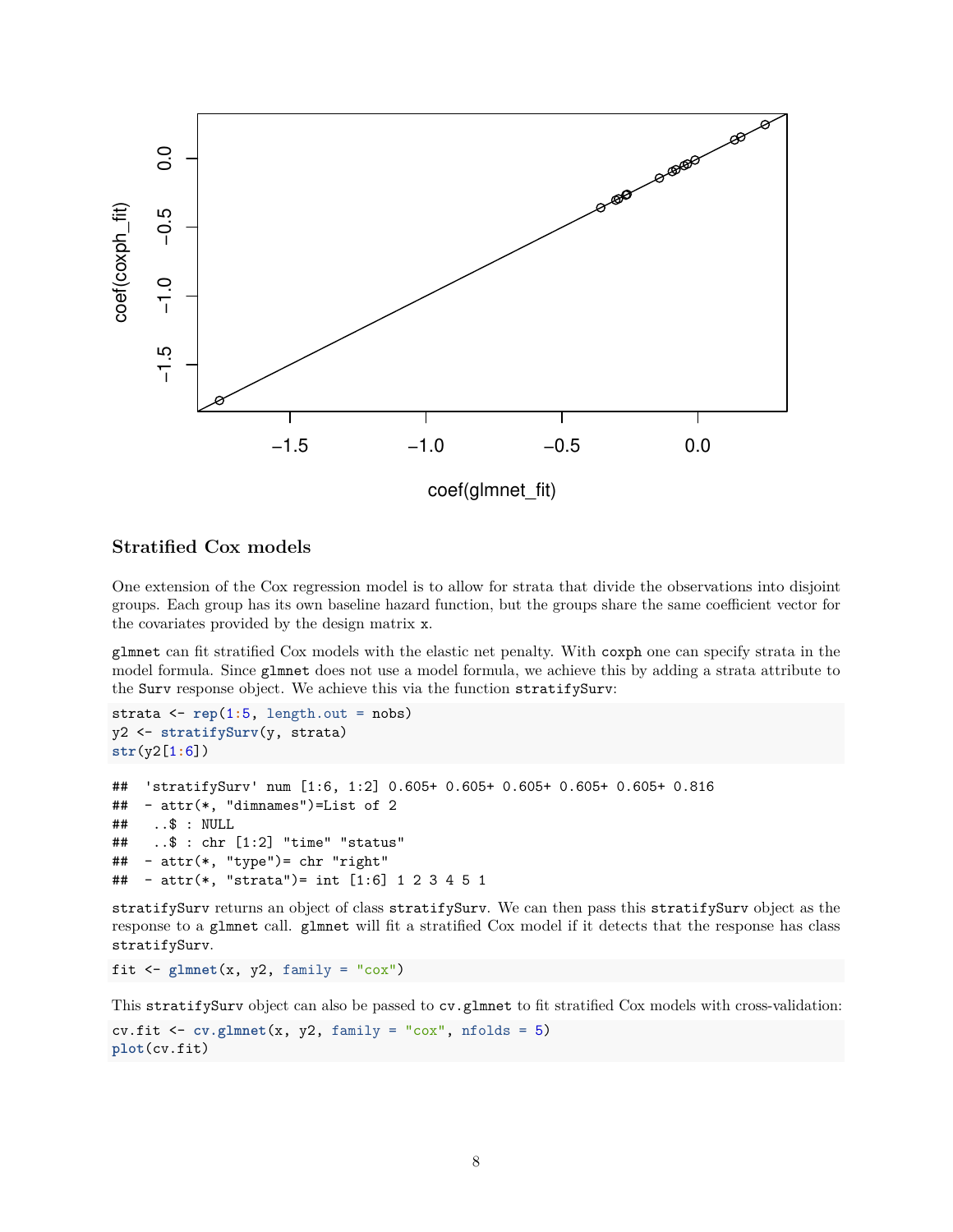

Note that simply giving the response a "strata" attribute is not enough! The response needs to be of class stratifySurv in order for subsetting to work correctly. To protect against this, an error will be thrown if the response has a "strata" attribute but is not of class stratifySurv. Add strata via the stratifySurv function.

```
y3 <- y
attr(y3, "strata") <- strata
str(y3[1:6]) # note that the strata attribute is no longer there
## 'Surv' num [1:6, 1:2] 0.605+ 0.605+ 0.605+ 0.605+ 0.605+ 0.816
## - attr(*, "dimnames")=List of 2
## ..$ : NULL
## ..$ : chr [1:2] "time" "status"
## - attr(*, "type")= chr "right"
fit \leq glmnet(x, y3, family = "\cos")
```
## Error in use.cox.path(x, y): For fitting stratified Cox models, y must be of class stratifySurv, see

### <span id="page-8-0"></span>**Plotting survival curves**

Fitting a regularized Cox model using glmnet with family = "cox" returns an object of class "coxnet". Class "coxnet" objects have a survfit method which allows the user to visualize the survival curves from the model. In addition to the "coxnet" object, the user must pass the x and y objects used to fit the model (for computation of the baseline hazard), as well as the lambda value for which the survival curve is desired:

```
fit \leq glmnet(x, y, family = "\cos")
survival::survfit(fit, s = 0.05, x = x, y = y)## Call: survfit.coxnet(formula = fit, s = 0.05, x = x, y = y)
##
## n events median
```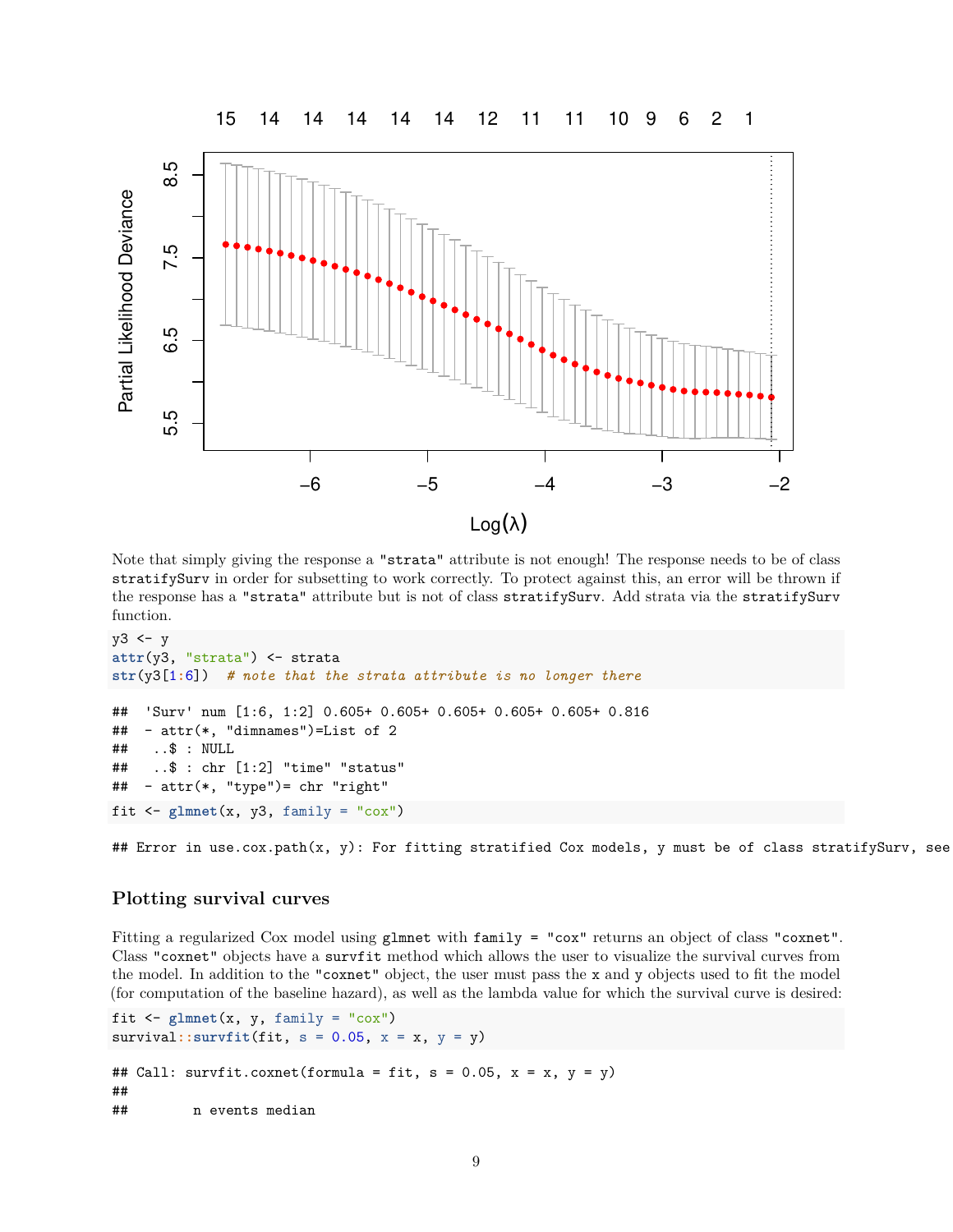## [1,] 100 33 1.6

We are unable to provide standard errors for these survival curves, so we do not present the confidence bounds for them. To plot the survival curve, pass the result of the survfit call to plot:

 $plot(survival::survfit(fit, s = 0.05, x = x, y = y))$ 



As noted in the documentation for survival::survfit.coxph, without new data, a curve is produced for a single "pseudo" subject with covariate values equal to the means of the data set, and this resulting curve(s) almost never make sense. We can get survival curves for individual observations by passing a newx argument:

```
survival::survfit(fit, s = 0.05, x = x, y = y, newx = x[1:3, ])
```

```
## Call: survfit.coxnet(formula = fit, s = 0.05, x = x, y = y, newx = x[1:3,## ])
##
## n events median
## 1 100 33 1.60
## 2 100 33 1.60
## 3 100 33 2.28
plot(survival::survfit(fit, s = 0.05, x = x, y = y, newx = x[1:3, ]))
```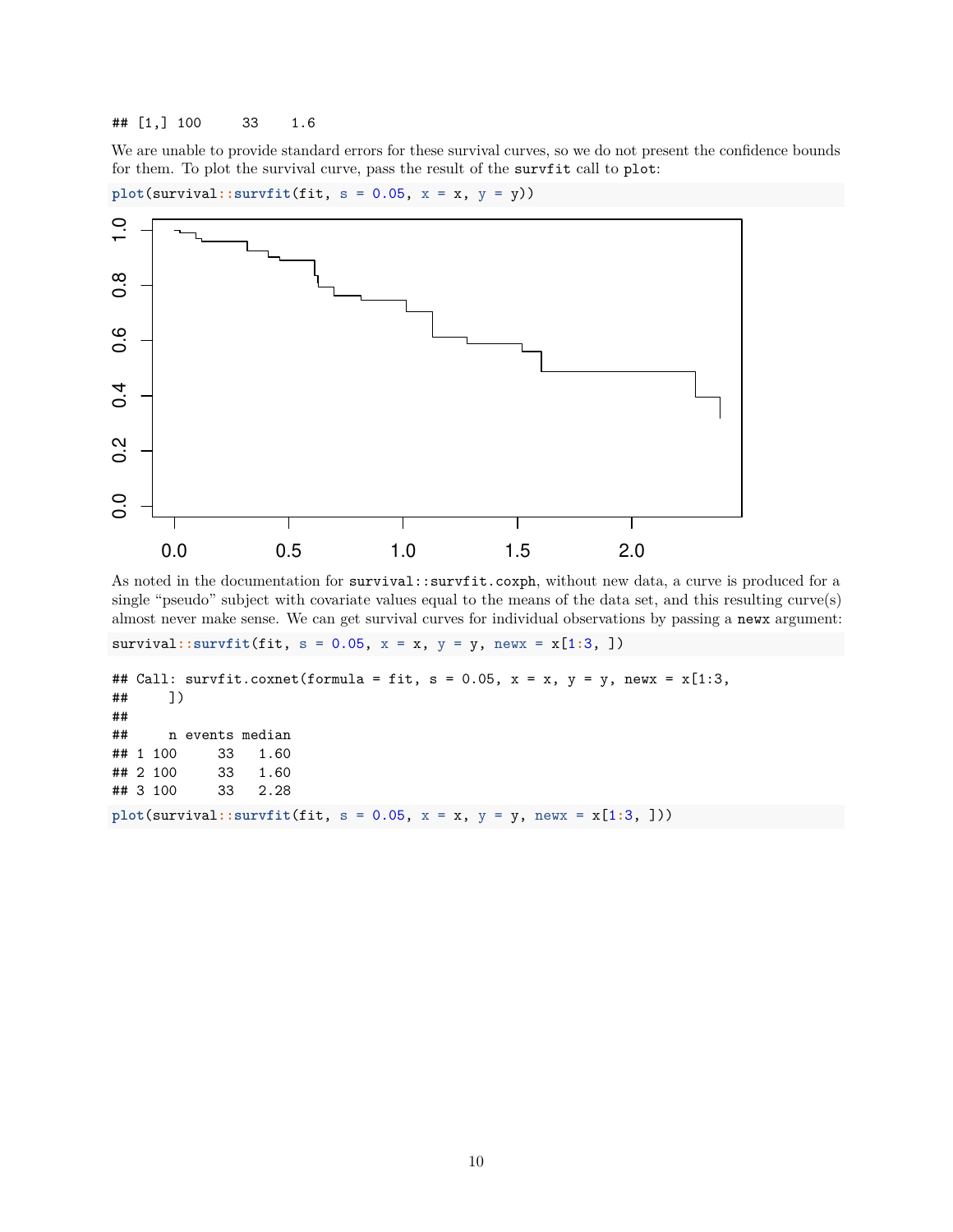

If the original model was fit with strata, then the strata option needs to be specified as well. If newx is being passed for such a model, the strata for these new observations need to be passed via newstrata.

```
y2 <- stratifySurv(y, rep(1:2, length.out = nobs))
fit \leq glmnet(x, y2, family = "\cos")
survival::survfit(fit, s = 0.01, x = x, y = y2)## Call: survfit.coxnet(formula = fit, s = 0.01, x = x, y = y2)
##
## n events median
## strata=1 50 18 1.52
```

```
## strata=2 50 15 2.28
# survival curve plot for first two individuals in dataset
plot(survival::survfit(fit, s = 0.01, x = x, y = y2,
```

```
newx = x[1:2, ], newstrata = strata[1:2]))
```


To be consistent with other methods in glmnet, if the s parameter is not specified, survival curves are